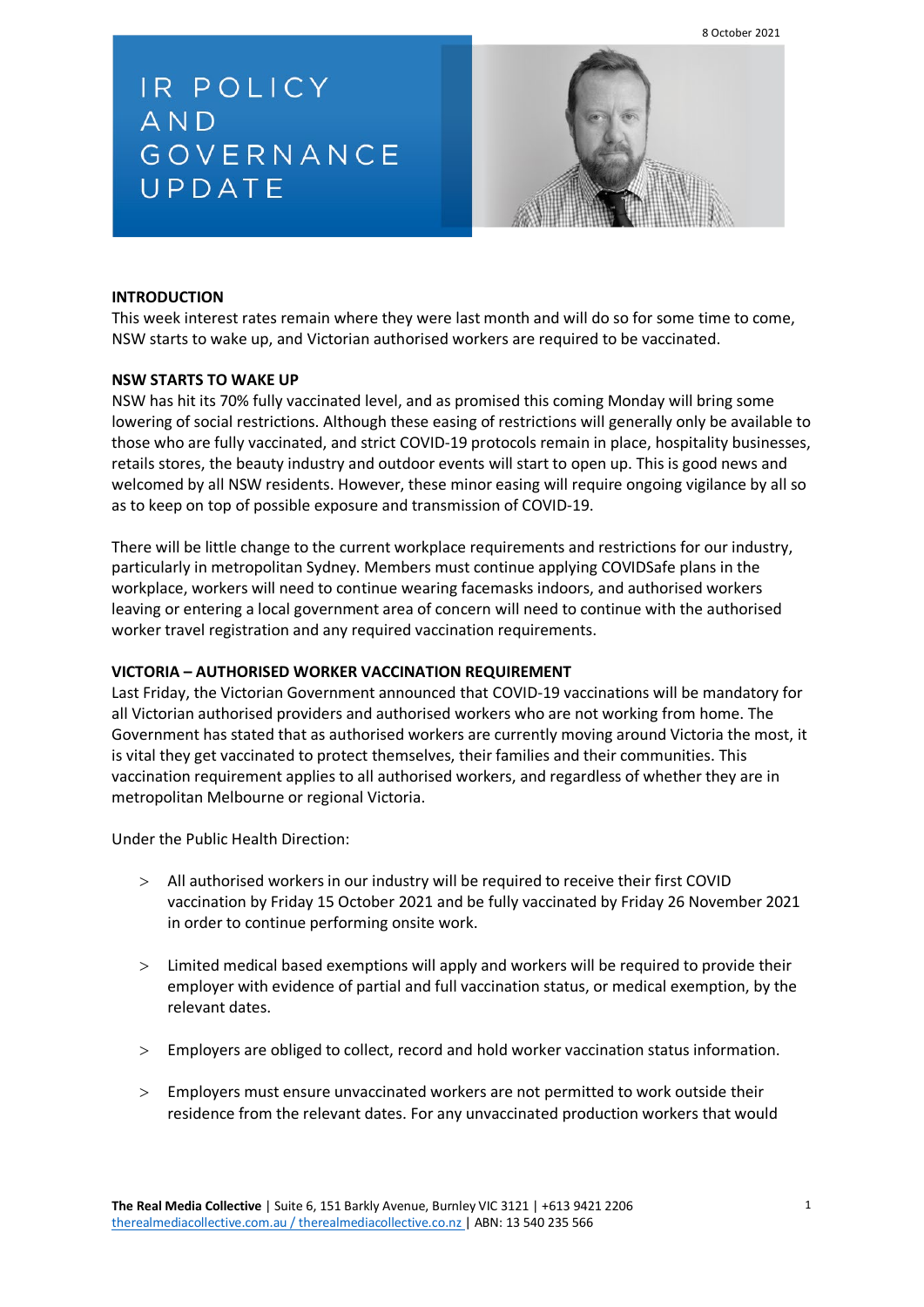8 October 2021

IR POLICY AND GOVERNANCE UPDATE



mean they are unable to attend for onsite work from the relevant dates unless and until they are able to evidence their vaccinated status.

> Employers are obligated to produce worker vaccination status information to an authorised officer (Police, SafeWork inspector, Local Council inspector) if requested

TRMC recommends advising any effected worker of this requirement and its implications as soon as practical to ensure they undertake to receive their COVID vaccination, provide a medical contraindication certificate, or clearly state they do not intend to comply with the requirement and not present themselves to work from the relevant dates.

#### **INTEREST RATES REMAIN ON HOLD**

In its October meeting the Board of the Reserve Bank of Australia has determined:

- $>$  to hold the official cash rate at 0.1%.
- > continue to purchase government securities at the rate of \$4 billion a week until at least mid-February 2022.

On the state of Australian economic factors generally:

- > The Delta outbreak has interrupted the recovery of the Australian economy and GDP is expected to have declined materially in the September quarter. The outbreak is affecting many parts of the economy, but the impact is uneven, with some areas facing very difficult conditions while others are continuing to grow strongly.
- > This setback to the economic expansion in Australia is expected to be only temporary. As vaccination rates increase further and restrictions are eased, the economy is expected to bounce back. Many businesses are now planning for the easing of restrictions and confidence has held up reasonably well.
- > The restrictions on activity have had a significant effect on the labour market. Hours worked – the best indicator of labour market conditions at the moment – declined by nearly 4 per cent in August. Looking forward, the Bank's business liaison and data on job vacancies suggest that many firms are seeking to hire workers ahead of the expected reopening in October and November.
- > Wage and price pressures remain subdued in Australia. In underlying terms, inflation is running at around 1¾ per cent and wages, as measured by the Wage Price Index, are